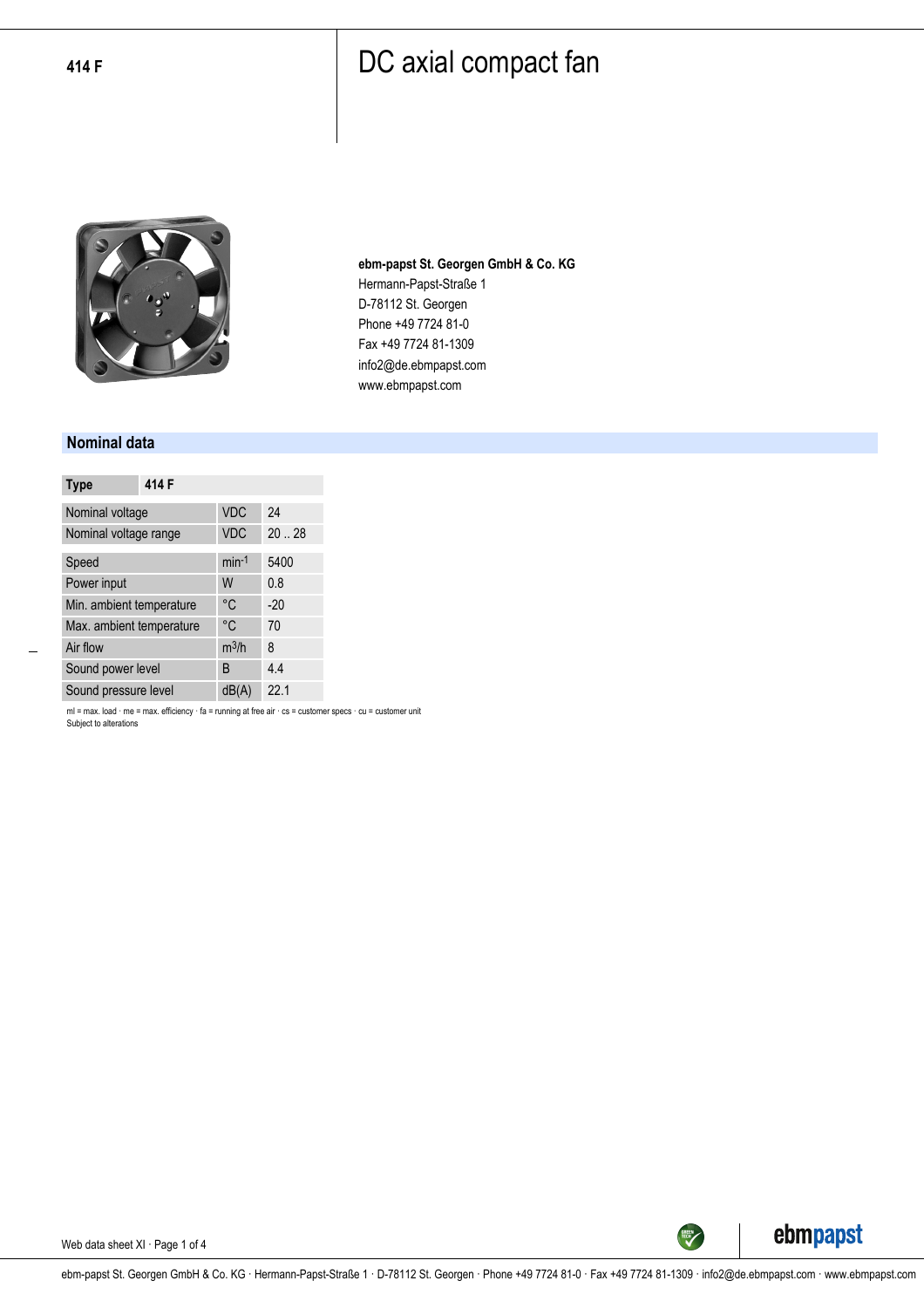### **Technical features**

| <b>General description</b>  | Particular design features:<br>Compact fan with low power consumption.<br>Some models suitable for use at high ambient temperatures.<br>General features:<br>Material: fibreglass-reinforced plastic. Impeller PA, housing PBT.<br>Electronic commutation completely integrated.<br>Protected against reverse polarity and locking.<br>Connection via single strands AWG 28, TR 64, bared and tin-plated.<br>Air exhaust over bars. Direction of rotation counter-clockwise seen on rotor.<br>Masse: 17 g. |
|-----------------------------|------------------------------------------------------------------------------------------------------------------------------------------------------------------------------------------------------------------------------------------------------------------------------------------------------------------------------------------------------------------------------------------------------------------------------------------------------------------------------------------------------------|
| <b>Mass</b>                 | 0.017 kg                                                                                                                                                                                                                                                                                                                                                                                                                                                                                                   |
| <b>Dimensions</b>           | $40 \times 40 \times 10$ mm                                                                                                                                                                                                                                                                                                                                                                                                                                                                                |
| <b>Material of impeller</b> | Fiberglass-reinforced PA plastic                                                                                                                                                                                                                                                                                                                                                                                                                                                                           |
| <b>Housing material</b>     | Fiberglass-reinforced PBT plastic                                                                                                                                                                                                                                                                                                                                                                                                                                                                          |
| Direction of air flow       | Air exhaust over bars                                                                                                                                                                                                                                                                                                                                                                                                                                                                                      |
| Direction of rotation       | Left, looking at rotor                                                                                                                                                                                                                                                                                                                                                                                                                                                                                     |
| <b>Bearing</b>              | Sintec sleeve bearing system                                                                                                                                                                                                                                                                                                                                                                                                                                                                               |
| Lifetime L10 at 20 °C       | 45000 h                                                                                                                                                                                                                                                                                                                                                                                                                                                                                                    |
| Lifetime L10 at 60 °C       | 15000 h                                                                                                                                                                                                                                                                                                                                                                                                                                                                                                    |
| <b>Connection line</b>      | Single strands AWG 28, TR 64, bared and tin-plated.                                                                                                                                                                                                                                                                                                                                                                                                                                                        |
| <b>Motor protection</b>     | Protected against reverse polarity and locking.                                                                                                                                                                                                                                                                                                                                                                                                                                                            |
| Approval                    | VDE, CSA, UL                                                                                                                                                                                                                                                                                                                                                                                                                                                                                               |



Web data sheet XI · Page 2 of 4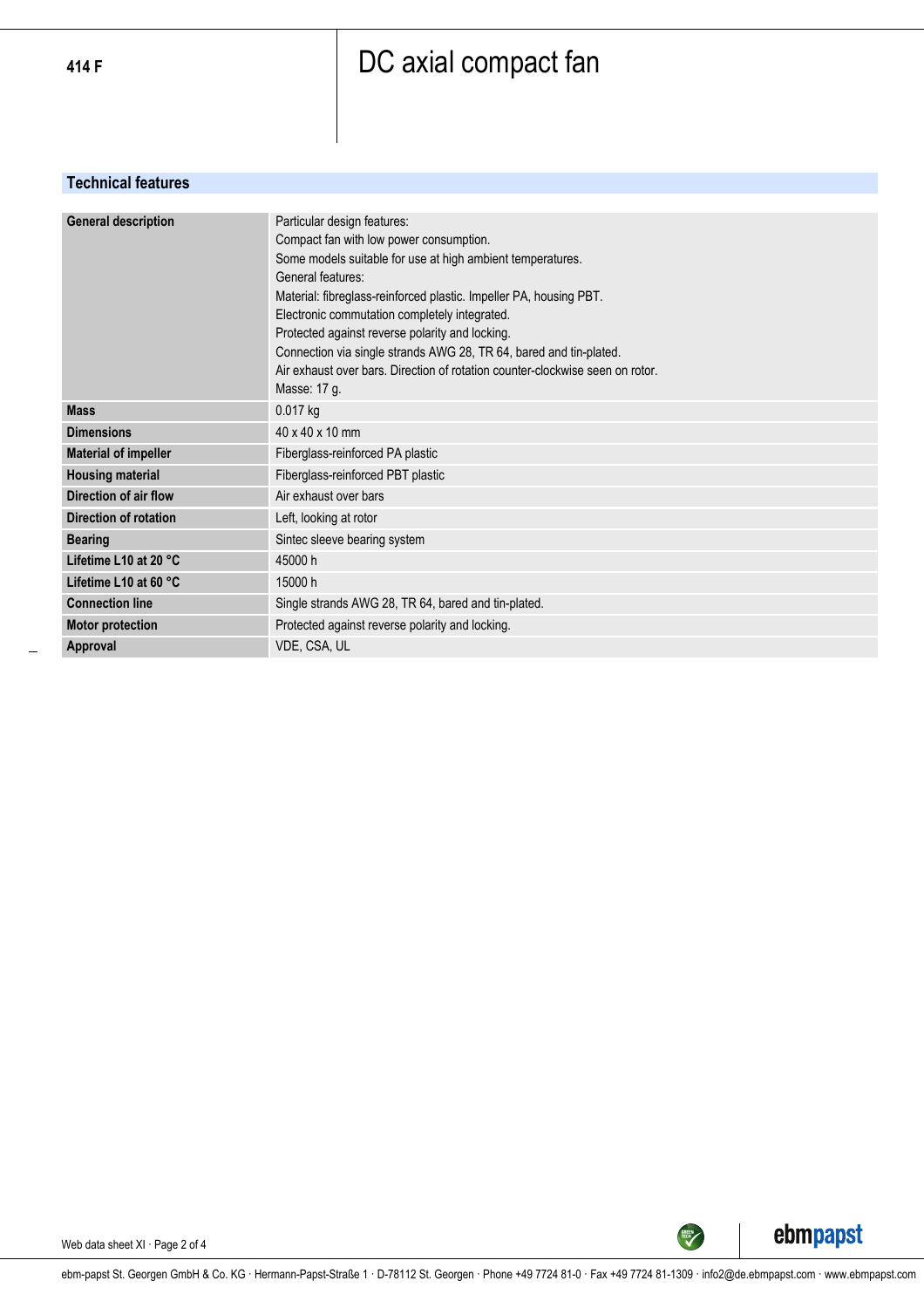## **Product drawing**





Web data sheet XI · Page 3 of 4